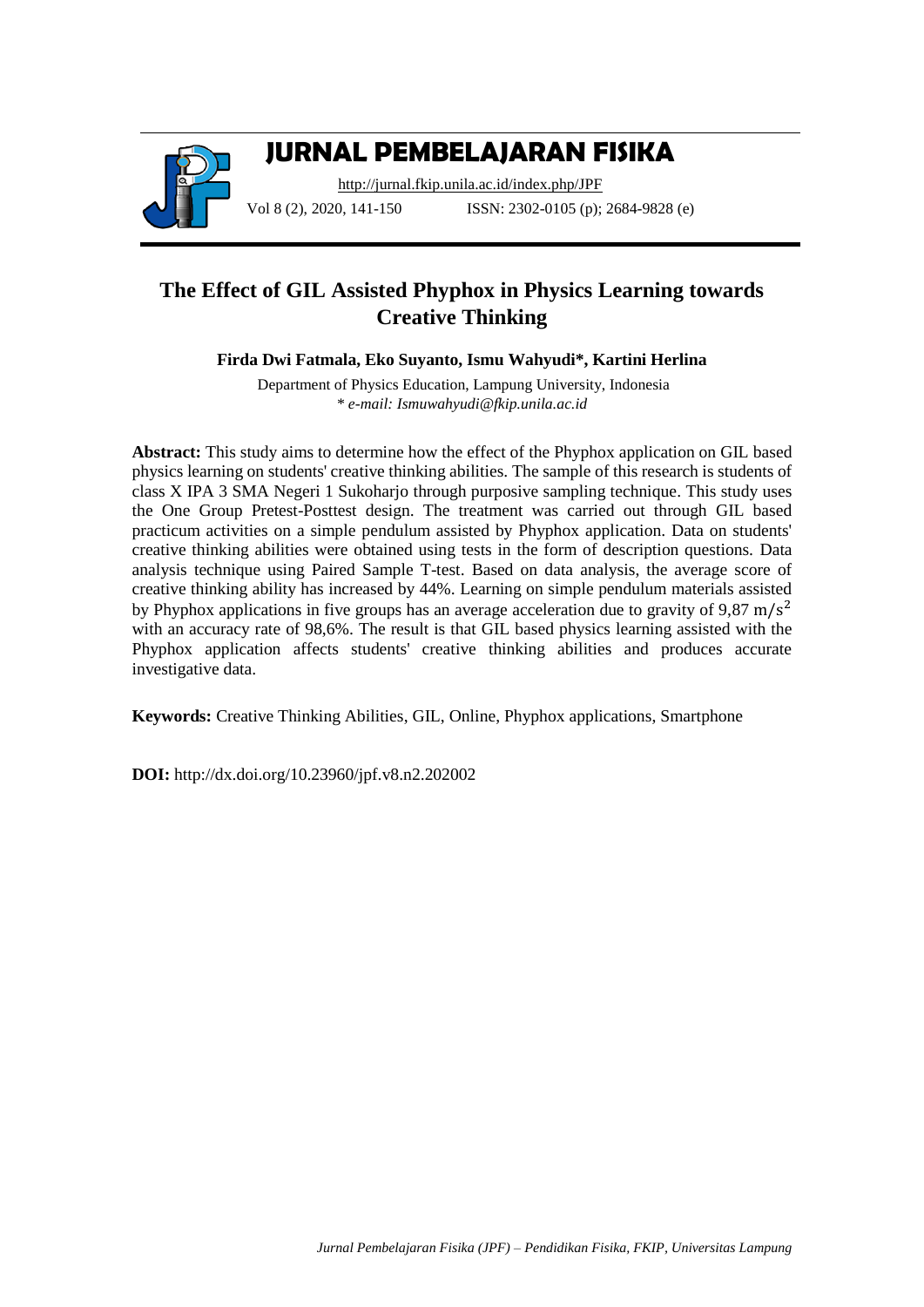#### **INTRODUCTION**

The industrial revolution 4.0 presents new competition and challenges, so that education is expected to be able to prepare students to face global challenges. The National Research Council of The National Academies (2010) suggests that learning should be more emphasized on 21<sup>st</sup> century skills, such as Critical Thinking, Creativity, Collaboration, and Communication. Through benchmarks of abilities that must be mastered in the 21st century, learning outcomes will be assessed as more meaningful and competitive.

In fact, the average score of the National Examination in physics for SMA/MA/ SMK level in 2019 presented by the Ministry of Education and Culture (Kemendikbud) is the lowest than the other science subjects such as biology and chemistry. In fact, students' ability in the field of science in Indonesia is at the level of 62 out of 72 survey participating countries as seen from the competition held by the Program for International Student Assessment (PISA) in 2015. One of the aspects assessed by PISA is thinking ability. This problem is because physics investigations require students to carry out experiments in accordance with the laboratory instructor so that the data obtained is in accordance with the theory that makes students unable to develop their thinking skills (Liu et al., 2016). Thus, learning needs to facilitate students in training thinking skills that are able to cross the limits of their thinking or better known as creative thinking.

Responding to the Covid-19 pandemic, the government transferred learning to the online system (Kemendikbud No.4, 2020). Online learning is considered more suitable for students because in 2020 high school students are included in Z generation who were born in 1997-2012 who is fluent in the world of technology and its implementation in learning. Learning in generation Z is different from previous generations, where students prefer to discuss and learn online rather than face to face (Schwieger & Ladwig, 2018). In addition, Turner  $(2015)$  said that generation Z is accustomed to do everything through portable smartphone devices. The characteristic of Z movement certainly does not prevent students from learning physics, including in their investigation. This result has been confirmed by Schauer et al. (2008) who states that distance learning and investigation can reduce cognitive load by supporting individual understanding processes and offering access to knowledge that makes students as adaptive individuals.

The result of a comparative study of data acquisition tools conducted by Liu et al. (2016) on smartphone, DV, and NXT won by smartphones as the most accurated dara producing devices. Previous research on the use of smartphone sensors on simple pendulum materials has also been conducted by Suciarahmat & Yudhoko (2015) who investigated gravitational acceleration using an accelerometer application and produced a gravitational acceleration of 9,73  $m/s^2$ . This application is considered inaccurated because it is not equipped with a remote control in the experiment such as a simple pendulum with a greater degree of accuracy. According to Staacks et al. (2018) the Phyphox application, which can be installed on smartphone devices, can be used in a variety of physics experiments that are more precise with the high level of data accuracy because it is assisted by many custom experiments and remote control access. The observation process assisted by the Phyphox application makes it easy for students to collect the data. So, number of quantitative researches can be done with a smartphone (Khun & Vogt, 2013).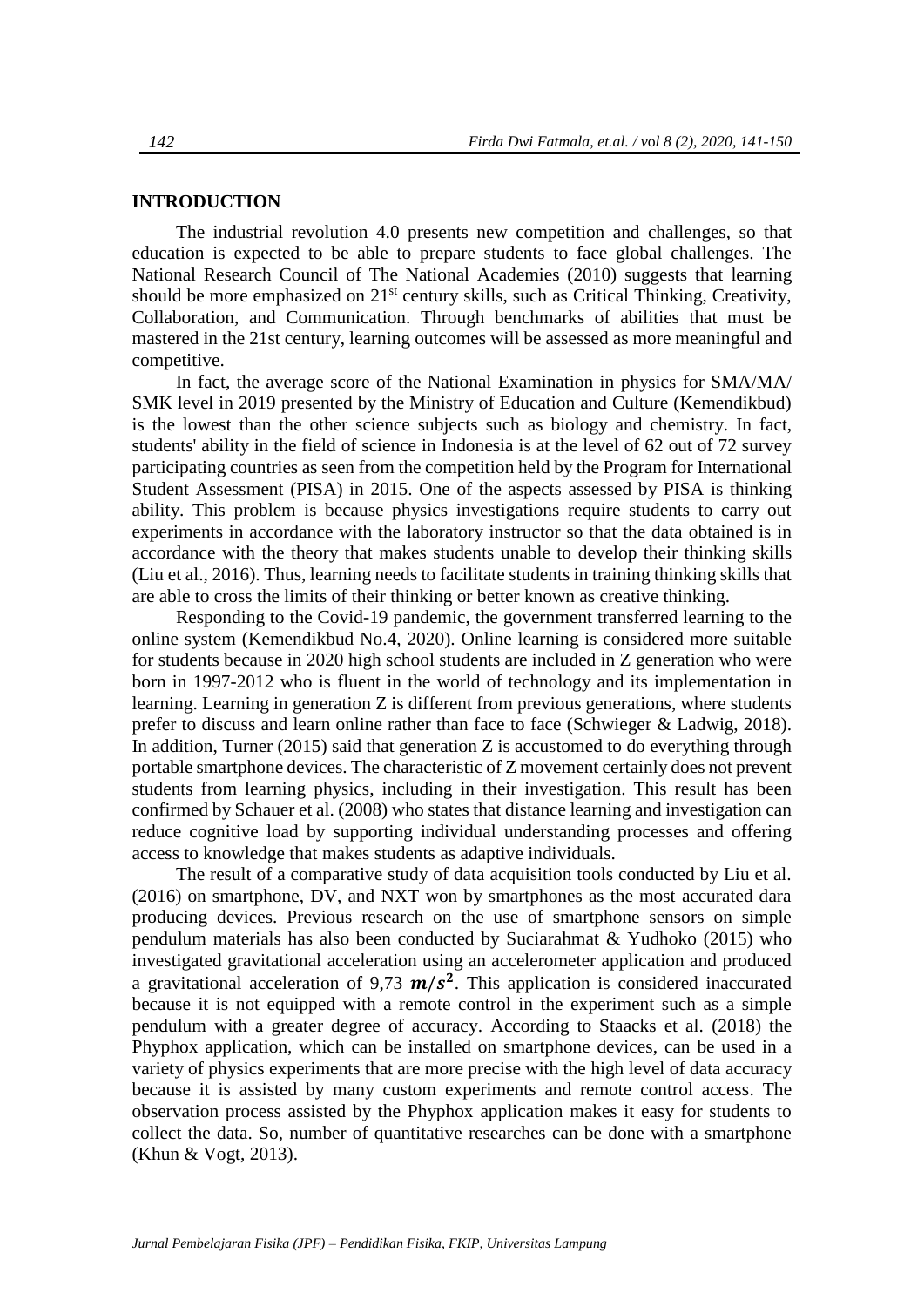Learning which utilizes access to hardware devices in learning activities is called multimedia learning (Nevid, 2012). According to Mayer (2005) humans have two different channels of information processing between visual and verbal, which are called dual coding theory. The two aspects between visual and verbal should be presented together so that knowledge can be well received in long-term memory (Clark & Mayer, 2016). Each individual has different knowledge and memory storage capacities, whether the teachers or students. Social constructive theory views learning as a social process (McMahon, 1997). The social process will be established through small groups, so that it will succeed in facilitating learning through the social environment (Newman, 2005). Each study group will support each other, work together, share knowledge to achieve more meaningful learning goals. Small group learning can be implemented in discovery and investigation activities or it is called inquiry. Wenning (2010) states that the Guided Inquiry Laboratory (GIL) activity focuses on students as independent learners that conducting experiments through real-world phenomena. The problem questions given by the teacher at the GIL stage will respond to the students to carry out an investigation (Hendrickson, 2015). Through guided laboratory inquiry, it will produce higher quality and meaningful students' performance apart from other investigative activities (Kaltacki & Oktay, 2011).

The purpose of this study was to describe the effect of the Phyphox application on GIL based physics learning on students' creative thinking abilities.

#### **METHOD**

This research was conducted at SMA Negeri 1 Sukoharjo in 2020 even semester online. In this study, there are two forms of variables, namely the independent variable and the dependent variable. The independent variable in this study is the GIL assisted Phyphox application and the dependent variable is the student's creative thinking ability. This study used an experimental class with the selection of the research sample using purposive sampling technique. Learning is carried out with the help of the Phyphox application with GIL stages.

#### **Research Design & Procedures**

This study used the One Group Pretest-Posttest design by giving pretest before treatment and posttest after treatment. The analysis value from the pretest and posttest will get the results of how the effect of tretment on learning.

#### **Population and Sample**

The population and sample in this study were selected using purposive sample technique. The population in this study were all students of class X IPA at SMA Negeri 1 Sukoharjo, namely X IPA 1, X IPA 2, X IPA 3, X IPA 4 and X IPA 5. The sample obtained was one class, namely X IPA 3 based on the value of learning outcomes, the value of students activeness in participating in online learning, and this class has the most respondents who master the electronic devices needed in the study. The number of respondents was 29 students who were then carried out sampling until 18 students were obtained as respondents based on their consent to participate in the study, ownership of laptops, smartphones and networks that support learning.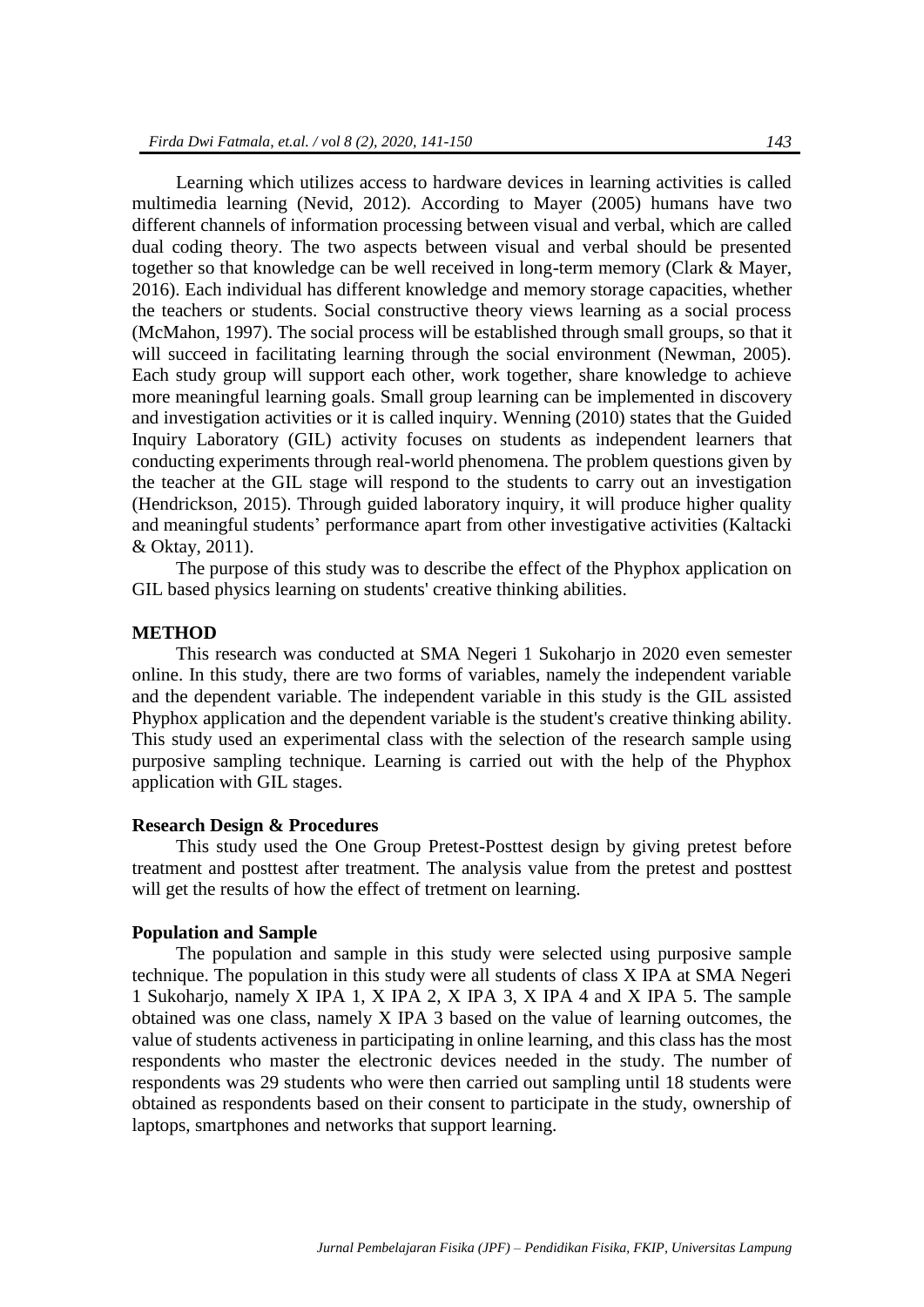## **Data Collection and Instrument**

The instrument used in this study was a written test instrument with a total of 7 items describing creative thinking skills with a Cronbach alpha value of 0.73.

## **Data Analysis**

The increase of the pretest and posttest scores can be seen by performing the Ngain data analysis technique for the creative thinking ability on indicators of fluency, flexibility, originality, and elaboration. Samples that have been normally distributed are used to see the effect of learning treatment with Paired Sample T-test analysis.

## **RESULT AND DISCUSSION**

The average value of students 'creative thinking abilities increased after being given treatment in the form of learning assisted by the GIL assisted Phyphox application which can be seen in Figure 1. Based on these results it is known that the average increase in students' creative thinking skills in the posttest is greater than in the pretest.



**Figure 1**. Average Students' Creative Thinking Ability

The average results of the ability to think creatively on each indicator can be seen in Figure 2.



**Figure 2.** Average Creative Thinking Ability

Based on Figure 2, it is known that the indicator of the ability to think fluently or fluency is an indicator of the ability to think creatively which is the highest controlled by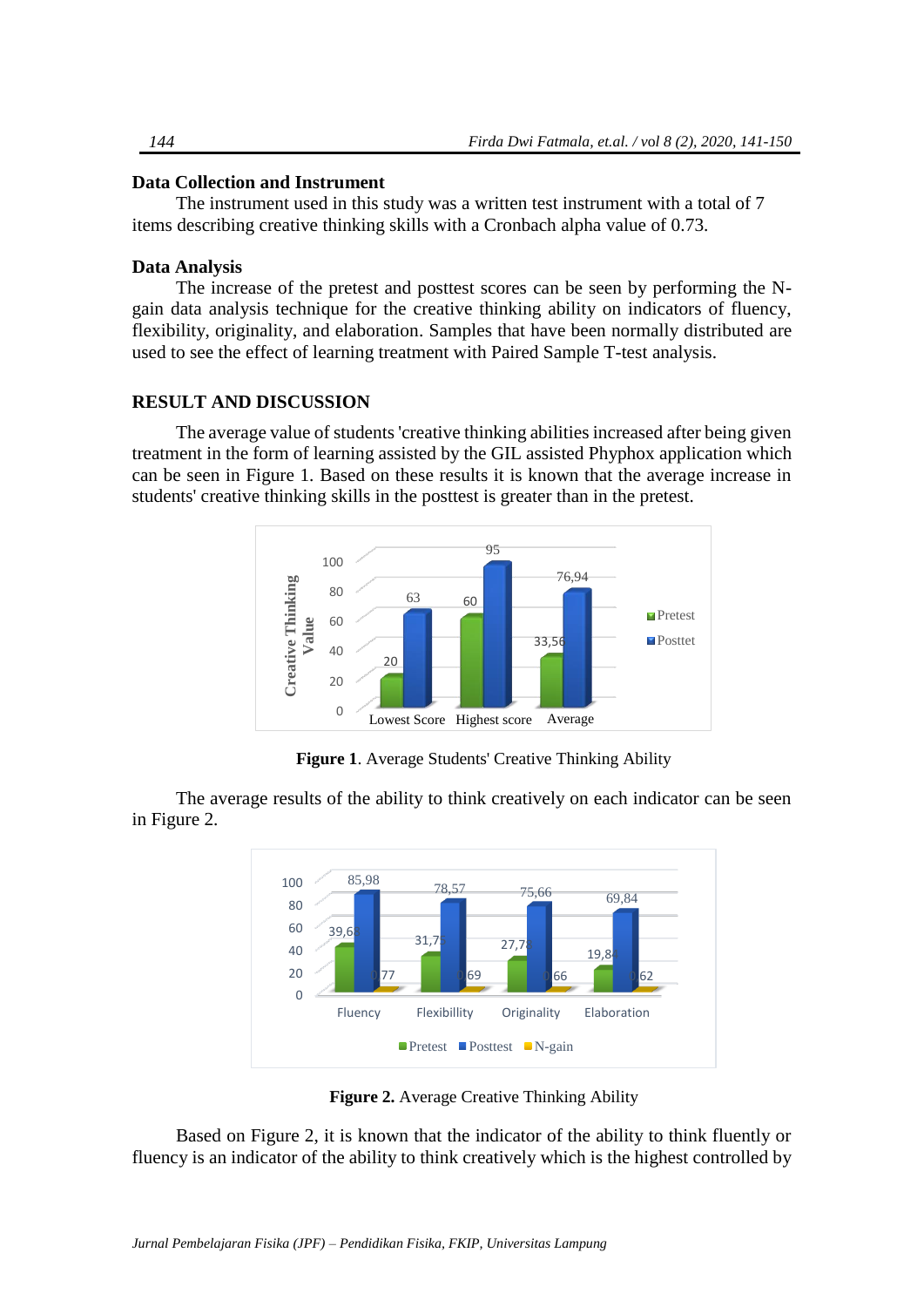students. Hypothesis testing is carried out using students' N-gain data. The average pretest and posttest N-gain data can be seen in Table 1.

| <b>Acquisition</b>   | $\overline{\phantom{0}}$<br><b>Pretest</b> | <b>Posttest</b> | $N$ -gain | <i>Increment</i> | Category N-  |
|----------------------|--------------------------------------------|-----------------|-----------|------------------|--------------|
| <b>Score</b>         |                                            |                 |           | %                | gain average |
| <b>Highest Score</b> | 60                                         | 95              | 0.88      | 55%              | High         |
| <b>Lowest Score</b>  | 20                                         | 63              | 0.54      | 35%              | Moderate     |
| Average              | 33.55                                      |                 | 0.67      | 44%              | Moderate     |

Table 1**.** *N-gain* Creative Thinking Ability

Seen in table 1 that, it is known that the average increase in students' creative thinking skills in the postest is higher than in the pretest. The average N-gain result of students' creative thinking ability is in the medium category. The pretest and posttest Ngain data were used to test the hypothesis. Before testing the hypothesis the data were normally distributed.

The result of the T-test showed a sig.2-tailed value  $< 0.05$  with a significance level of 5% which states that GIL based treatment or learning assisted by the Phyphox application has an influence on students' creative thinking abilities.

The average of the results of the simple pendulum investigation carried out in the five groups obtained a gravitational acceleration of 9.87 m/s<sup>2</sup>, a relative error of 1.39% with a tolerance for decision making of 5% and a data accuracy rate of 98.6%. So it can be said that simple pendulum learning assisted by the Phyphox application produces data with a high degree of accuracy. This result has also been communicated by Staacks, et al. (2018) which states that the Phyphox application facilitates students in many physics experiment activities and produces more accurate data.

Based on the result of the homogenety test, it shows that there is an average defference in the ability to think creatively before and after learning assisted by the Phyphox application. Phyphox application assisted learning provides information both visually and verbally. According to Mayer (2005) in dual coding theory states that information storage is divided into two channels, namely visual and verbal, which, if presented in a relevant way, can optimize students storing information or knowledge in long-term memory. Learning that emphasizes problem solving and student independence to be active finds it very suitable if it is taught in accordance with guided laboratory inquiry learning. According to Wenning (2010) Guided Inquiry Laboratory or (GIL) is an advanced pedagogical practice generally consisting of students who more or less independently develop and implement experimental plans and collect data so that students can develop their thinking skills which can be trained in the learning process. GIL is considered as another form of problem based learning or PBL which emphasizes activities in small groups (Newman, 2005). The learning process that occurs in small groups in online learning does not prevent students from communicating to achieve common goals. When conducting remote investigations, each group can be connected easily through face-to-face applications such as zoom and WhatsApp so that cooperation between group members and teachers or with other groups continues to run conditionally and only requires a fairly short study time so it is considered more efficient. This result has also been said by Schwieger & Ladwig (2018) that students as a characteristic of generation Z prefer to online learning. The result of Purwaningsih, Rosidin, & Wahyudi (2017) also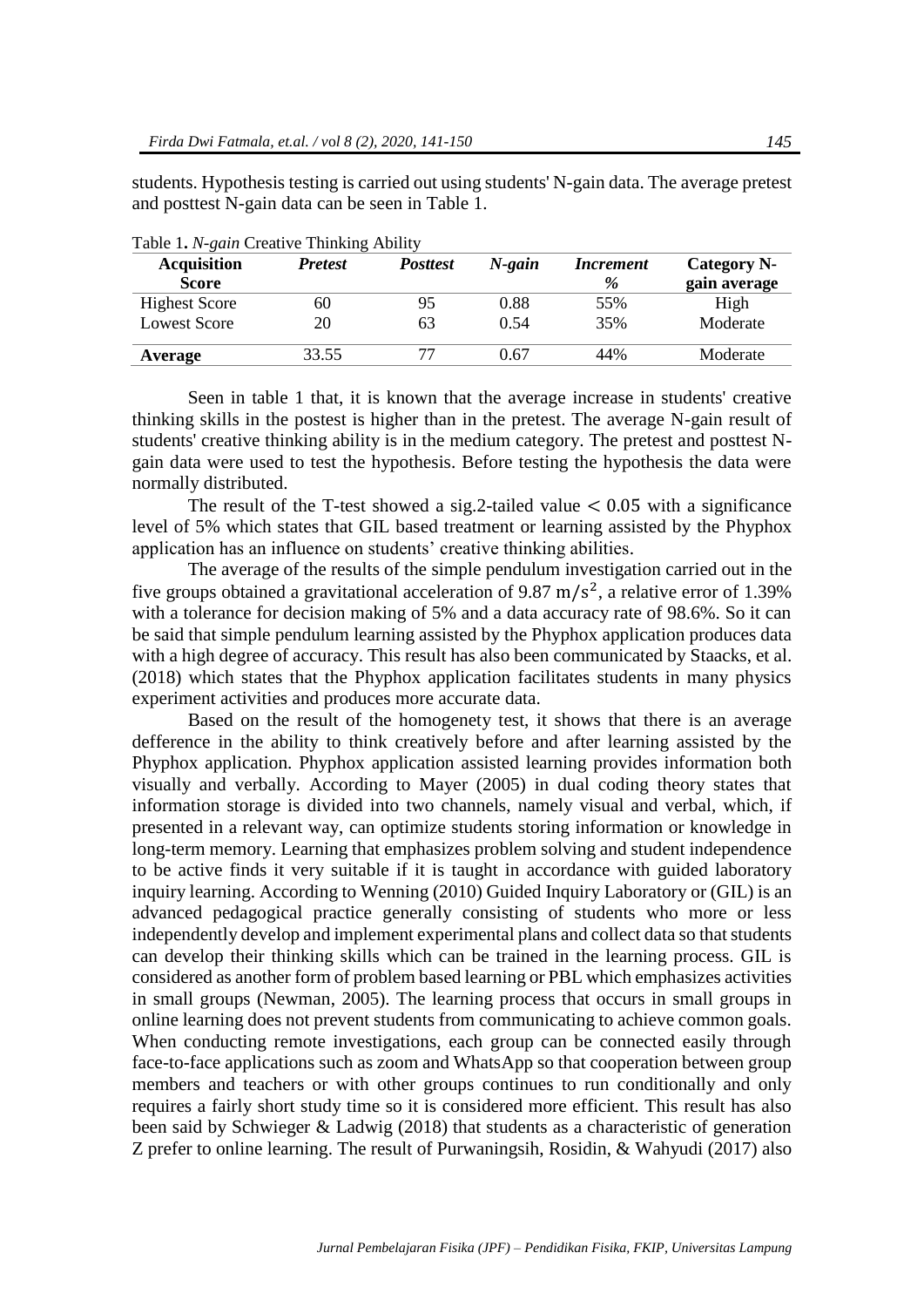konfirm that face to face learning accompanied by online learning result in more meaningful learning.

The stages of guided laboratory inquiry learning that are directly oriented to investigations assisted by the Phyphox application are located at the generalization stage which plays a role in all indicators of creative thinking abilities. According to (Alburaie & Daniel, 2014) the ability to think creatively can be measured by 4 aspects, namely fluency, flexibility, originality, and ellaboration. In the process of investigating, students are faced with a track of the objects they observe on a laptop as a remote control, which is where students' ability to think smoothly is trained. This investigation process will usually find inappropriate gravitational acceleration values and non-sinusoidal graphs if the investigation procedure is not in accordance with procedures such as angles that are not a requirement for harmonic vibrations, less precise rope installation, inhomogeneous rope length and careless pendulum deviations. Students will be accustomed to using many ideas to solve a problem in this process and expressing ideas whether it is a question or problem solving solution according to the ability to think fluently that this indicator can be said to be successfully mastered if students are able to solve problems through ideas, questions, ideas, and solutions solving the problem from previously observed evidence.

Indicators of creative ability in the flexible thinking aspect, students will be faced with various data and must be processed in the microsoft excel program . Students will be trained to have flexible or flexible abilities with activities to group data, convert units, and values from frequencies into periods or vice versa. Grouping data in the form of data tabulation and arriving at the graph plot of the manipulation variable relationship to the response variable that students are investigating is a form of student activity to master indicators of flexible thinking ability. According to Desmarais (2012) the indicator of the ability to think flexibly can be seen when students are able to solve problems both in the phenomena of images, tables and graphics. Student activities that practice flexible thinking skills can be seen in Figure 3 as follows.



Figure 3. The process of tabulating the results of investigation data assisted by the Phyphox application

Indicators of creative ability in the aspect of original thinking, students are given the freedom to make experimental design designs independently based on investigative procedures in accordance with the examples that the teacher has presented in the practicum manual and learning videos. The results of the investigations that have been carried out obtained a different design in each group. This result has been said by Haris & Bruin (2018) which states that the ability to think creatively is not only seen from new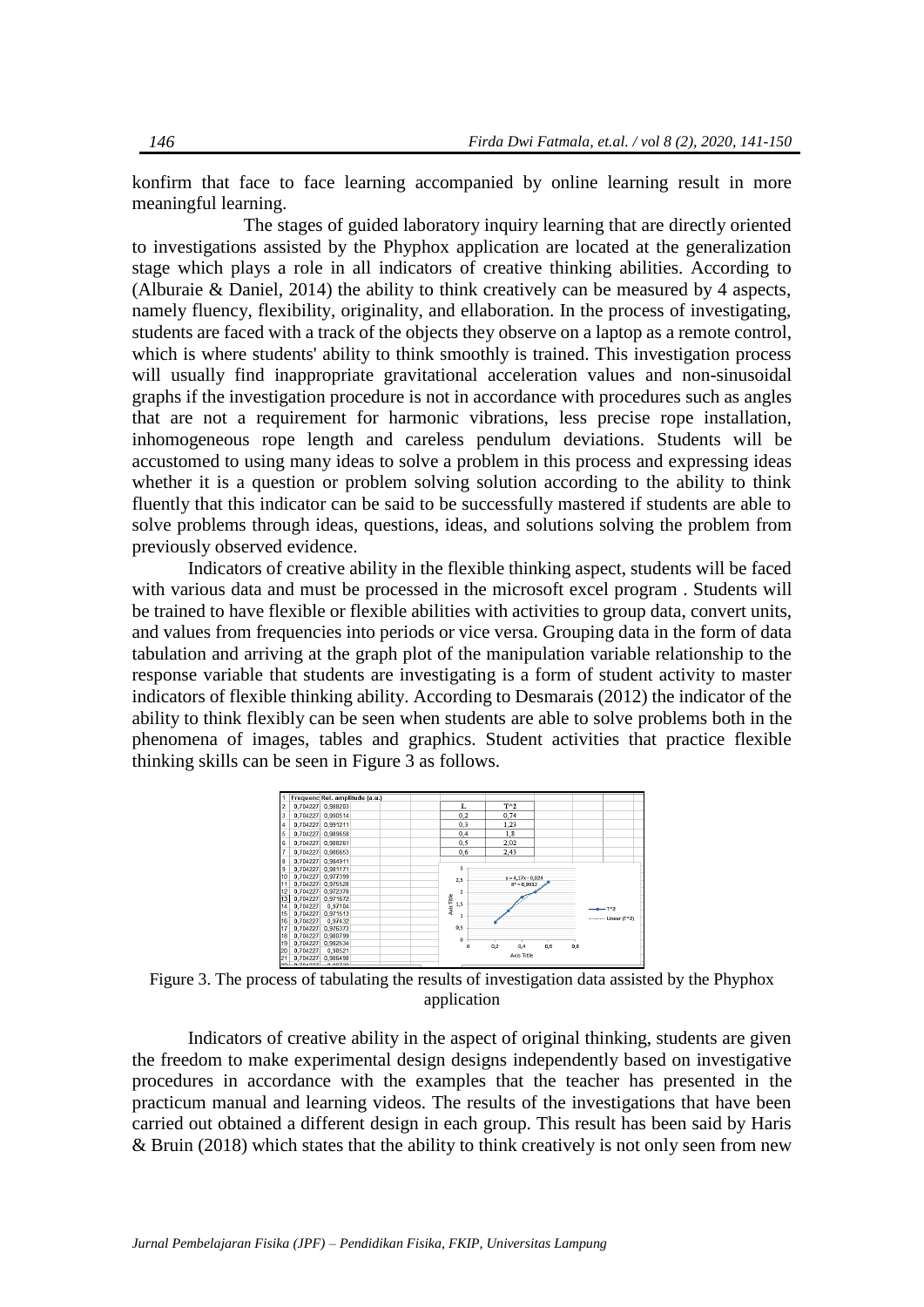results but is also able to generate new ideas by combining, changing, or re-applying existing ideas. The sample design tool design in the two groups can be seen in Figure 4 as follows.



Figure 4. (a)  $\&$  (b) A series of simple pendulum experiments assisted by the Phyphox application

Indicators of creative thinking ability in the detailed thinking aspect, students are trained to analyze experimental data to find the equation of the pendulum period. After the tabulation the data is converted into a graph, a linear regression equation will be obtained from the length of the rope to the period. The straight line equation obtained on the graph is then analyzed in detail using dimensional analysis to find out what quantities affect the pendulum period other than the length of the rope. The results of the analysis will in detail obtain the equation, the Relative Error obtained, to see the average gravitational acceleration based on the data they obtain. The process that trains detailed thinking can be seen in the picture 5 as follows.

| (tulis persamaan pada grafik)<br>$y = 9.02 \times 10.0481$                                                                          | Persamaan garis lurus pada grafik adalah:                              |
|-------------------------------------------------------------------------------------------------------------------------------------|------------------------------------------------------------------------|
| $y = mx + c$                                                                                                                        | $y = 4.02 \times 10.0481$                                              |
| $y = \frac{1}{2}$<br>$x = \frac{\mu}{2}$                                                                                            | $m = 4.01$                                                             |
| Jika m adalah suatu besaran, maka m dapat dimisalkan:                                                                               | Jika m adalah besaran dimensi. Perreplin maka m dapat ditulis sebagai. |
|                                                                                                                                     | $m = \frac{4\pi^2}{g}$                                                 |
| $\begin{aligned} [\mathfrak{X}^*_{\cdot}] &= \frac{1}{m} \; [\cdot k] \\ [\mathfrak{X}] &= \frac{[\cdot k]}{m} \end{aligned}$       | $m = \frac{4 (5.19)^2}{9.8}$<br>$m = 4.0$                              |
|                                                                                                                                     | Jadi, persamaan periode getaran pada ayunan bandul dapat ditulis:      |
| $m = \frac{L}{T^{L}} \frac{[L]}{[T]} \frac{m}{S^{L}}$<br>$m = Besaran. \text{ Percepatan.} / \text{Percepatan.} \text{ gravitasi.}$ | $y = mx + c$<br>$T^2 = \frac{4\pi^2}{3}$ .                             |
|                                                                                                                                     | $T = \frac{2\pi}{4}$                                                   |
| Pendidikan Fisika/Universitas Lampung/2020                                                                                          |                                                                        |

Figure 5. Student activity in detailing knowledge

Based on the picture 5 everything in the process will train students to have the ability to think in detail if students are able to solve problems beyond their thinking limits. This result has also been said by Desmarais (2012) who revealed that creative thinking is the result of someone who has applied logical principles, after a lot of investigation and analysis to solve problems with high-level innovation, different thinking and taking risks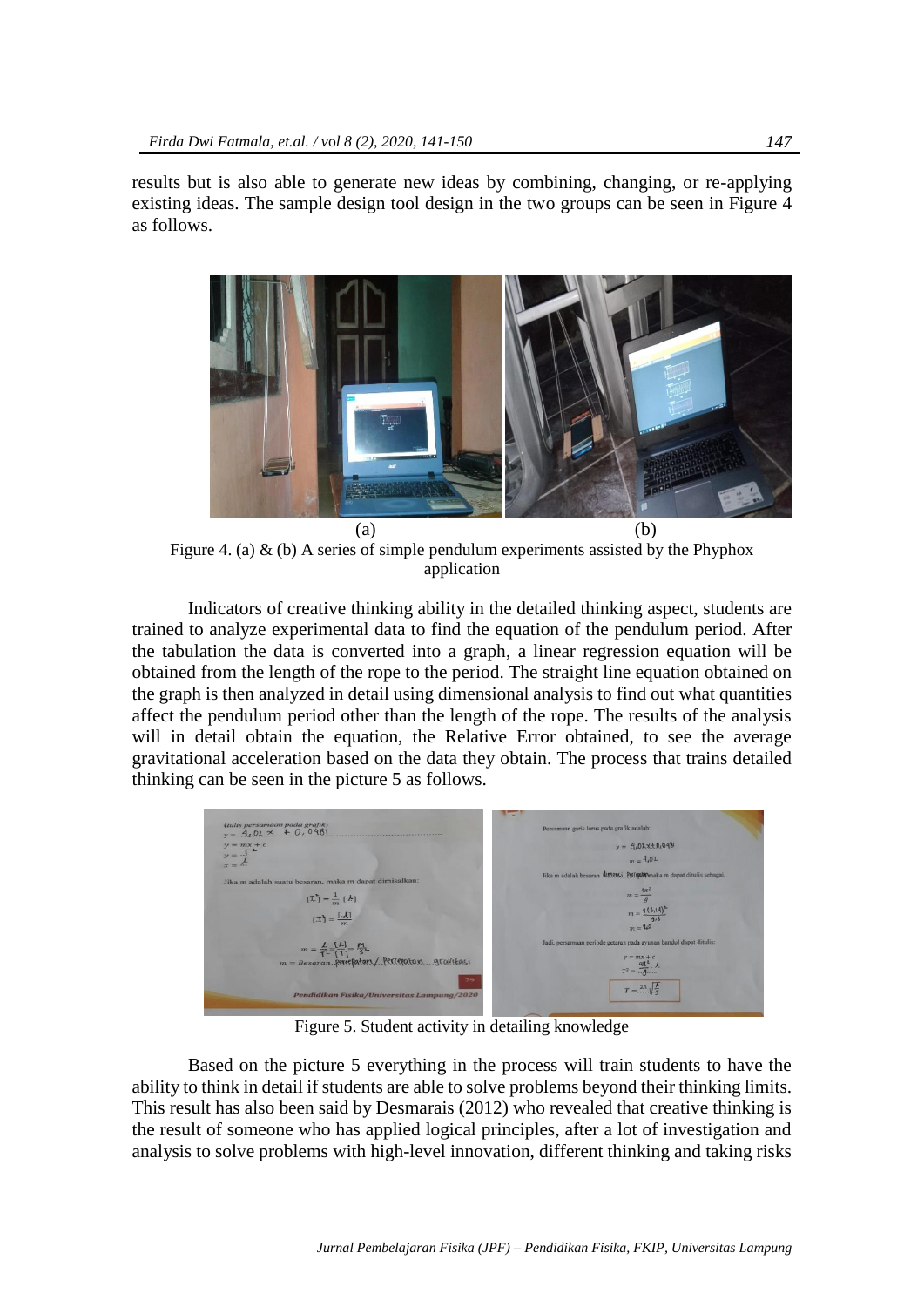as evidence that they have mastering knowledge by crossing the boundaries of the field of science.

Based on Figure 2, the average creative thinking ability, Fluency is the ability to interpret various problems or evidence either in the form of an image or video with ideas that produce appropriate solutions from what they observe. The fluency indicator gets an average value of 85.59. The ability to think fluently is high because students have been able to provide various problem solving solutions from what they have observed correctly because the questions of creative thinking skills presented are equipped with relevant narration, pictures and videos. This result has been communicated by (Mayer, 1989: Mayer & Gallini, 1990) in Clack & Mayer (2016) states that students who read text containing illustrations placed near the appropriate word will produce about 65% more useful solutions on subsequent problem-solving tests than simply reading text without illustrations. Sumardani et al. (2020) also say that visual assisted learning improves higher-order thinking. Therefore, students find it easier to solve the questions given. In addition, students are also trained to think fluently because the learning process is carried out online which requires them to understand a narrative along with supporting pictures and video instructions, both in the investigation module assisted by the Phyphox application or the LKPD they are working on. The activities in the learning process train students to express ideas about a problem smoothly by finding solutions and ideas for solving problems correctly according to what they observe.

The ability on the indicator of elaboration shows the lowest creative thinking ability with an average value of 69.84. As the lowest indicator controlled by students, it can be seen that some students did not solve the problem in detail on each given question. During the learning process, especially the data analysis process to detailed activities such as analyzing linear regression equations on graphs to finding the value of a quantity, to finding equations, which should be a learning process that trains students to solve a problem in detail, in fact many students do not take part or browse online tutorials. So that in one group consisting of only 3-4 students who really follow the learning process until the application. After the detailed thinking questions the teacher gives back to the students in the posttest it can be observed that students who actively participate in learning, guidance and discussion in their groups can answer problem solving in the detailed thinking section of the problem well.

## **CONCLUSION**

Based on the paired sample T-test, it was found that the average difference in creative thinking abilities before and after learning using the Phyphox application. Increasing the ability to think creatively in Simple Harmonic Motion on the pendulum with the help of the GIL based Phyphox application can train creative thinking on fluency, flexibility, originality, and elaboration indicators of students with good categories.

### **REFERENCES**

Alburaie, F., & Daniel, Esther. GS. (2014). Developing a Creative Thinking Test For Iraqi Physics Students. *International Journal of Mathematics and Physical Sciences Research. 2*(1), 80-84.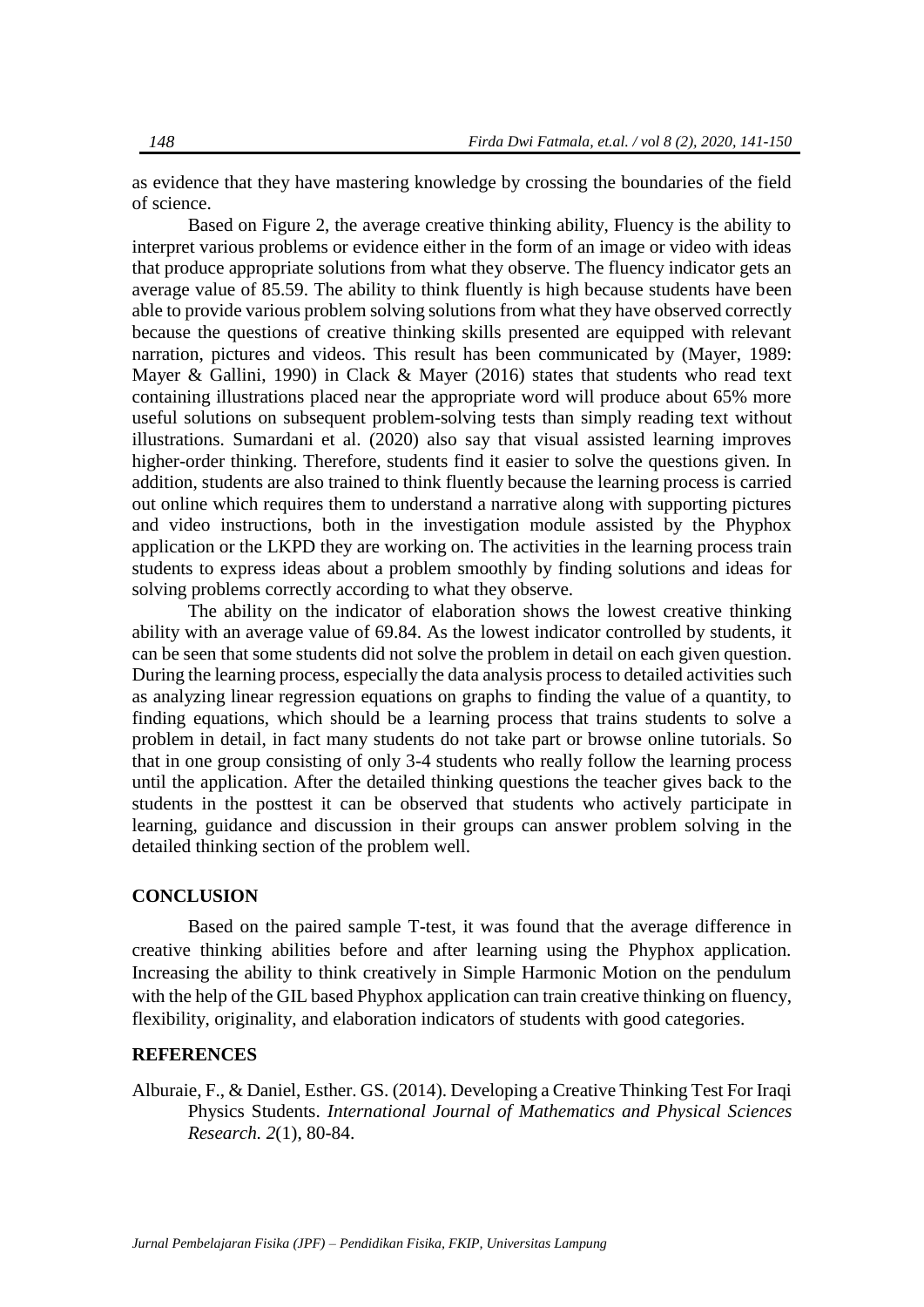- Clark, CC & Mayer, RE . (2016). *E-learning and the Science of Instruction: Proven Guidelines For Consumers and Designers of Multimedia Learning (second edition).* San Francisco: John Wiley & Sons.
- Desmarais, Serge. (2012). *Changing Lives Improving Lives*. Canada: University Guelph.
- Harris, Anne & Bruin. Leon R.de. (2018). Training Teachers For Twenty-First Century Creative And Critical Thinking: Australia Implications From an International Study*. Journal of Teaching Education*. *29*(3), 234-250.
- Hendrickson, Tamara. L. (2015). Integrating Responsible Conduct of Research Education into Undergraduate Biochemistry and Molecular Biology Laboratory Curricula. *Biochemistry and Molecular Biology Education*. *43*(2), 68-75.
- Kaltakci, Derya & Oktay, O. (2011). A Guided Inquiry Laboratory Experiment To Reveal Students' Cimprehension Of friction Concept: A Qualitative Study. *Balkan Physics Letters*. 19, 180-190.
- Kemendikbud. (2019). *Laporan Hasil Ujian Nasional SMA/MA tahun pelajaran 2019/2020*. Diakses dari [https://hasilun.puspendik.kemdikbud.go.id/.](https://hasilun.puspendik.kemdikbud.go.id/)
- Kemendikbud. (2020). *Surat Edaran Menteri No. 4 tahun 2020*. diakses dari jdih.kemendikbud.go.id.
- Kirraly, Don. (2014). *A Social Constructivist Appoach to Translator Education*. London & New York: Routledge Taylor & Francis Group. 215 p.
- Kuhn, Jochen, & Vogt, Patrik. (2013). "Application and Examples of Experiments with Mobile Phone and Smartphone in Physics Lessons". *Frontiers in Sensors*. 1 (4), 67-73.
- Liu, Chia-Yu., Chao-Jung Wu., Wing-Kwong Wong., Yunn-Wen Lien., & Tsung-Kai Chao. (2016). Scientific Modeling With Mobile Devices In High School Physics Labs. *Journal of Computer & Education*. 105, 44-56.
- Mayer, Richard. E. (2005). A Cognitive Theory of Multimedia Learning. *The Cambridge handbook of Multimedia Learning.* 41, 31-48.
- McMahon, M. (1997). *Social Constructivism and the World Wide Web-A Paradigm for Learning*. Paper Presented at the ASCILITE conference. Pert, Australia. Vol (327).
- National Research Council (NRC). (2012)*. Education for Life and Work: Developing Transferable Knowledge and Skills in the 21st Century*. Washington, DC: The National Academis Press.
- Nevid, Jefferey. S. (2012). *Psychology Concept and Applications: fourth edition*. USA Jon-David Hague.
- Newman, Mark. J. (2005). Problem Base Learning: An Introduction and Overview of the Key Features of the Approach. *Journal of Veterinary Medical Education. 32* (1), 12-20.
- OECD. (2018). PISA 2015 Results in Fokus. Downloaded from [https://www.oecd.org/pisa / pisa-2015-results-in-focus.pdf.](https://www.oecd.org/pisa%20/%20pisa-2015-results-in-focus.pdf)